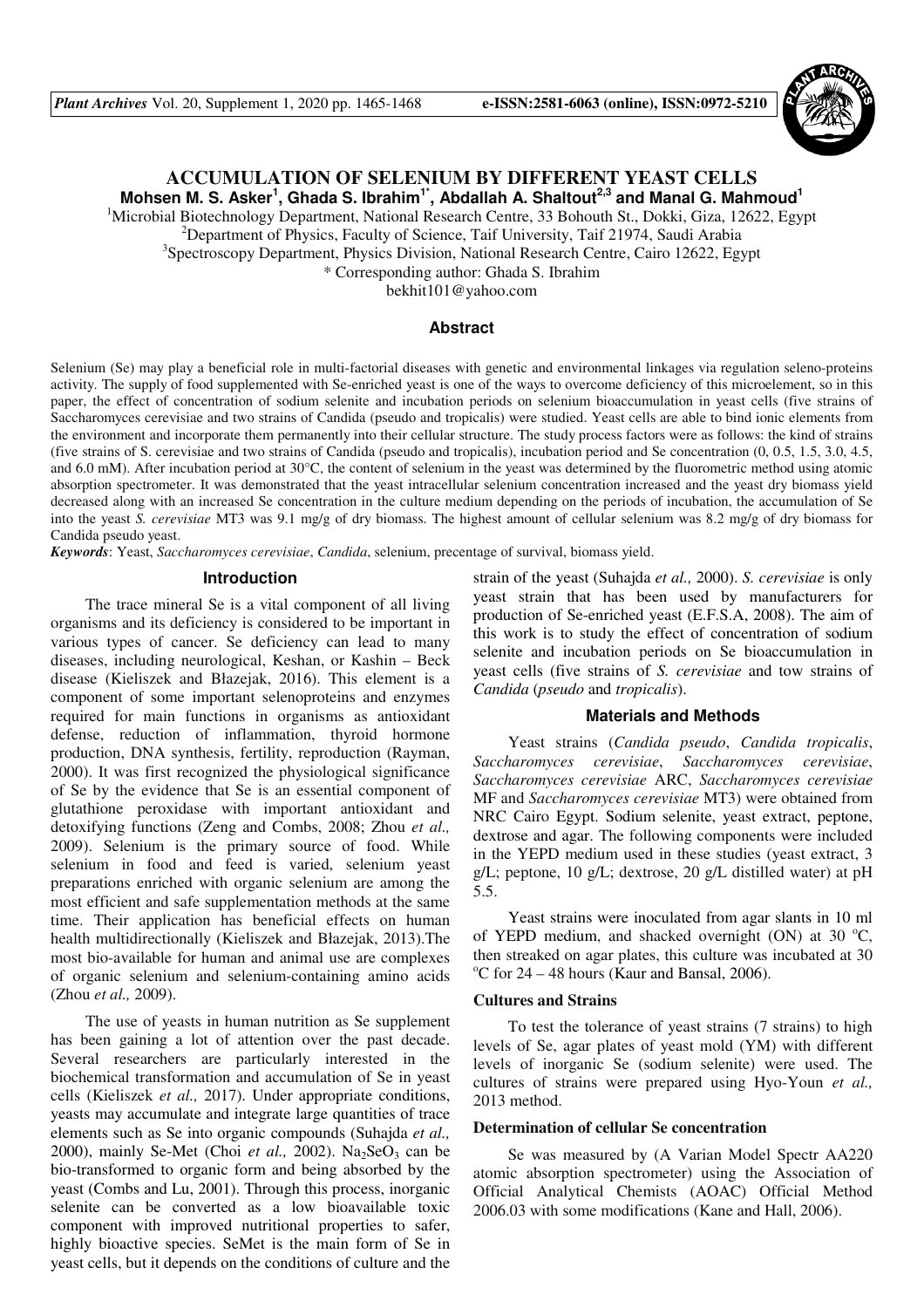# **Determination of Se using Flame Atomic Absorption Spectrometry**

Flame atomic absorption spectrophotometer with four hollow cathode lamp positions was used (SpectrAA220, Varian, Australia).Depending on the measured element, the light beam through Air-Acetylene was controlled by an aperture to measure absorbance at a different slit width. The oxidant rate was 4.5 L / min and a fuel rate of 1.5 L / min (C2H2). In the present study, the light sources were a Se hollow-cathode lamp filled (37 mm Varian Coded, Cathoden, UK). The hollow cathode lamp was filled with Ne inert gas and attached with quartz window. The most sensitive absorption line of Seat 196.0 nm was used. In order to obtain maximum sensitivity, the optimum operating conditions in terms of absorbance mode, measuring time, burner height, gas flows or amplifier gain were optimized. Fresh standard solutions of Se were prepared daily and used (Merck, Germany). The background correction was carried out using a continuum source of deuterium arc lamp in ultraviolet region. Using area absorbance mode, the absorbance values of the standards and samples were measured five times and the average value was used.

## **Determination of yeasts dry cell weight**

The weight of dry cell had been determined by the method of Hyo-Youn *et al.,* 2013.

## **Screening of the cellular Se content in selected yeast**

This experiment was designed for Screening of the cellular Se content in selected yeast strain cultures after 72h treatment with different concentrations of sodium selenite. Different quantities of sterilized sodium selenite have been applied in this process to Erlenmeyer flasks containing 50 ml basal medium at zero time (after inoculation) to give 0.5, 1.5, 3.0, 4.5 and 6.0 mM sodium selenite in water, in addition to controlling one without medium sodium selenite. After that these flasks were inoculated with prepared starter of selected yeast strains and then incubated at 30°C and 180 rpm for 72 h. At the end of fermentation time, yeast cells were centrifuged, washed and dried at 70°C to a constant weight, after that content of organic selenium were measured. Triplicate measurements were conducted and the results were averaged (Mona *et al.,* 2015).

# **Effect of various concentrations of sodium selenite on survival percentage of different yeast strains**

This experiment was designed to study the effect of different concentrations of sodium selenite (0.5, 1.5, 3.0, 4.5 and 6.0 mM) in addition to control one without sodium selenite on survival % of different yeast strains at different cultivation time 48 and 72 h using previous method. After cultivated at 30°C for 48 and 72 h, viable cells were enumerated before (initial count) and after addition different concentrations of sodium selenite. Colonies per plate were counted at the interval of 30–300 colony-forming units. Both tests have been carried out in duplicate. The survival rate has been determined as follows:

### **Viability=N/**  $N_0 \times 100$

where N and N  $_0$  represent the viable counts (cfu/g) after incubation with different concentrations of sodium selenite and the initial count (cfu/g) before treated with sodium selenite, respectively.

# **Effect of various concentrations of sodium selenite on** *S. cerevisiae* **MT3 and** *Candida pseudo*

This experiment was designed to study the effect of different concentrations of sodium selenite (zero, 0.3, 0.6, 0.9, 1.2 and 1.5 mM)on cellular Se content, biomass yield and survival percentage at different cultivation time 48 and 72 h to *S. cerevisiae MT3* and *Candida pseudo* by using the previous method.

### **Results**

The first table showed that seven yeast strains (two *Candida* and five *S. cerevisiae*) have been tested for their ability to accumulate Se in the cell wall by grown them under different concentrations of selenium (sodium selenite) at concentrations of 0-6 mM for three days.

Table (1) showed that with increasing concentration of sodium selenite from 0-1.5 mM, the accumulation of cellular Se increased in all tested yeast cells. The *S. cerevisiae* MT3 strain was the highest yielding about 224.47 µg / g dry weight at 1.5 mM sodium selenite followed by *C. pseudo* which possessed yield  $147.26 \mu g / g$  dry weight at 6.0mM sodium selenite concentration.

|                   | Concentration of sodium selenite in medium (mM)      |       |         |            |       |        |  |  |  |  |
|-------------------|------------------------------------------------------|-------|---------|------------|-------|--------|--|--|--|--|
| <b>Strains</b>    | zero                                                 | 0.5   | $1.5\,$ | <b>3.0</b> | 4.5   | 6.0    |  |  |  |  |
|                   | Concentration of cellular Selenium (µg/g dry weight) |       |         |            |       |        |  |  |  |  |
| Candida pseudo    | 1.47                                                 | 53.88 | 95.67   | 94.43      | 93.30 | 147.26 |  |  |  |  |
| S. cerevisiae2    | 0.54                                                 | 4.26  | 8.95    | 09.95      | 09.68 | 13.11  |  |  |  |  |
| S. cerevisiae     | 0.18                                                 | 4.39  | 9.77    | 23.10      | 09.02 | 18.16  |  |  |  |  |
| S. cerevisiae ARC | 0.18                                                 | 2.82  | 4.92    | 08.46      | 07.55 | 09.43  |  |  |  |  |
| C. tropicalis     | 0.13                                                 | 4.10  | 13.04   | 50.89      | 41.18 | 52.99  |  |  |  |  |
| S. cerevisiaeMF   | 0.13                                                 | 2.76  | 5.115   | 04.63      | 08.09 | 12.80  |  |  |  |  |
| S. cerevisiae MT3 | 0.126                                                | 23.61 | 224.47  | 43.38      | 43.29 | 36.67  |  |  |  |  |

**Table 1 :** Screening of the cellular selenium content in selected yeast strain cultures after 72h treatment with different concentrations of sodium selenite.

The effect of various concentrations of sodium selenite on the percentage of survival % of the yeast cells and its development at different periods ranging from 48-72 hours was shown in Table (2). It was noted that the percentage of survival rate decreases with increasing the concentration of sodium selenite, but the degree of decrease varies depending on the type of yeast. The highest of survival rate was about 92.60 % for *S. cerevisiae* MT3 after 48 hours under a concentration of 0.5 mM of sodium selenite.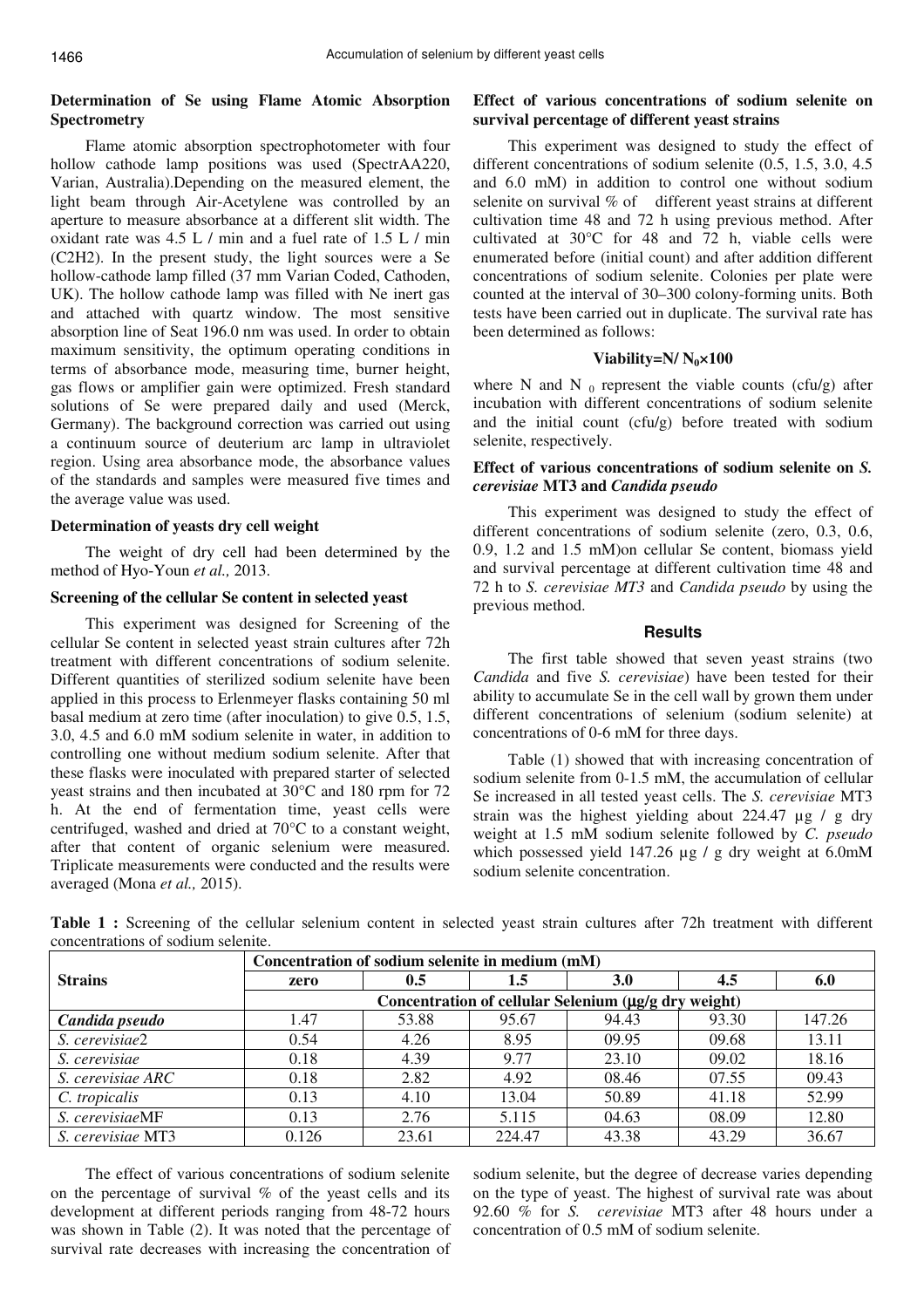|                   | Concentration of sodium selenite in medium (mM) |     |      |       |         |      |            |       |       |       |      |       |
|-------------------|-------------------------------------------------|-----|------|-------|---------|------|------------|-------|-------|-------|------|-------|
| <b>Strain</b>     | zero                                            |     | 0.5  |       | $1.5\,$ |      | <b>3.0</b> |       | 4.5   |       | 6.0  |       |
|                   | Survival $\%$                                   |     |      |       |         |      |            |       |       |       |      |       |
|                   | 48h                                             | 72h | 48h  | 72h   | 48h     | 72h  | 48h        | 72h   | 48h   | 72h   | 48h  | 72h   |
| C. pseudo         | 100                                             | 100 | 63.3 | 71.80 | 52.3    | 63.9 | 40.4       | 43.80 | 13.80 | 23.40 | 0.46 | 11.60 |
| S. cerevisiae 2   | 100                                             | 100 | 70.3 | 74.73 | 55.6    | 53.4 | 44.4       | 43.04 | 15.30 | 42.51 | nd   | 91.00 |
| S. cerevisiae     | 100                                             | 100 | 12.9 | 51.92 | 10.8    | 33.8 | 12.2       | 21.67 | 10.80 | 18.51 | 0.66 | 10.39 |
| S. cerevisiae ARC | 100                                             | 100 | 79.0 | 55.60 | 12.2    | 62.6 | 02.2       | 49.60 | nd    | 17.33 | nd   | 03.80 |
| C. tropicalis     | 100                                             | 100 | 84.2 | 89.33 | 84.2    | 72.0 | 81.9       | 74.66 | 79.40 | 73.33 | nd   | 54.66 |
| S. cerevisiae MF  | 100                                             | 100 | 92.0 | 89.89 | 49.0    | 37.5 | 07.6       | 08.99 | 00.26 | 04.27 | 0.15 | 00.15 |
| S. cerevisiaeMT3  | 100                                             | 100 | 92.6 | 77.40 | 16.5    | 71.9 | 09.7       | 05.40 | 00.21 | 08.80 | 0.10 | 11.49 |
| nd= not detected  |                                                 |     |      |       |         |      |            |       |       |       |      |       |

Table 2: Effect of various concentrations of sodium selenite on survival % of different yeast strains at different cultivation time 48 and 72 h.

nd= not detected

Table (3) represented the effect of concentration of sodium selenite and cultivation period on the biomass and percentage of survival of *S. cerevisiae* MT3*.*The results showed that there was no relationship between biomarker growth or biomass and increase the concentration of sodium selenite in the cell wall. The highest accumulation of cellular Se was 9.19 mg / g while the biomass was  $1.93$  g / L and the survival  $\%$  was 21.62% at cultivation period 48 h and the concentration of sodium selenite was 1.5 mM , followed by 7.66 mg/g cellular selenium when the biomass was 2.21 g/L and 39.1% survival after 72-hour development at a concentration of 0.9 mM sodium selenite.

**Table 3:** Effect of various concentrations of sodium selenite on cellular Se content, biomass yield and survival % at different cultivation time 48 and 72 h to *S. cerevisiae* MT3

| Sodium                        | <b>Time</b>                         |                               |               |                                  |                               |              |  |  |  |  |
|-------------------------------|-------------------------------------|-------------------------------|---------------|----------------------------------|-------------------------------|--------------|--|--|--|--|
| selenite in<br>medium<br>(mM) |                                     | 48h                           |               | 72h                              |                               |              |  |  |  |  |
|                               | Conc. of<br>cellular<br>Se $(mg/g)$ | <b>Biomass yield</b><br>(g/L) | Survival $\%$ | Conc. of cellular<br>Se $(mg/g)$ | <b>Biomass yield</b><br>(g/L) | $Survival\%$ |  |  |  |  |
| Zero                          | 0.15                                | 5.35                          | 100.00        | 2.79                             | 7.11                          | 100.00       |  |  |  |  |
| 0.3                           | 4.30                                | 2.13                          | 94.59         | 5.55                             | 1.98                          | 63.04        |  |  |  |  |
| 0.6                           | 3.89                                | 2.11                          | 78.30         | 4.21                             | 1.85                          | 36.96        |  |  |  |  |
| 0.9                           | 3.40                                | 2.05                          | 59.46         | 7.66                             | 2.21                          | 39.10        |  |  |  |  |
| 1.2                           | 8.01                                | 2.09                          | 19.46         | 6.60                             | 1.84                          | 14.56        |  |  |  |  |
| 1.5                           | 9.19                                | 1.93                          | 21.62         | 7.68                             | 2.05                          | 13.04        |  |  |  |  |

The effect of various concentrations of sodium selenite on cellular Se content, biomass yield and survival % at different cultivation time 48 and 72 h to *C*andida pseudo was illustrated in Table (4).The results showed that the highest accumulation of cellular Se was 7.32 mg / g with 3.92 g / l

biomass and 7.60 % of survival at 1.5 mM sodium selenite after 48 h but 4.63 mg / g of cellular Se was accumulated with  $4.64 \text{ g}$  / L biomass and  $47.90\%$  survival at a concentration of 0.6 mM sodium selenite.

**Table** 4: Effect of different concentrations of sodium selenite on cellular Se content, biomass yield and survival % at different cultivation time 48 and 72 h to *C. pseudo*

| Sodium                        | <b>Time</b>                         |                               |            |                                  |                               |           |  |  |  |  |
|-------------------------------|-------------------------------------|-------------------------------|------------|----------------------------------|-------------------------------|-----------|--|--|--|--|
| selenite in<br>medium<br>(mM) |                                     | 48h                           |            | 72h                              |                               |           |  |  |  |  |
|                               | Conc. of<br>cellular<br>Se $(mg/g)$ | <b>Biomass yield</b><br>(g/L) | Survival % | Conc. of cellular<br>Se $(mg/g)$ | <b>Biomass yield</b><br>(g/L) | Survival% |  |  |  |  |
| Zero                          | 0.19                                | 6.05                          | 100.0      | 0.29                             | 4.79                          | 100.0     |  |  |  |  |
| 0.3                           | 2.18                                | 5.41                          | 70.0       | 3.07                             | 4.87                          | nd        |  |  |  |  |
| 0.6                           | 4.07                                | 4.21                          | 40.7       | 4.63                             | 4.64                          | 47.9      |  |  |  |  |
| 0.9                           | 5.41                                | 4.04                          | 29.6       | 8.20                             | 4.02                          | 39.4      |  |  |  |  |
| 1.2                           | 5.03                                | 3.76                          | 20.3       | 7.87                             | 3.78                          | 19.6      |  |  |  |  |
| 1.5                           | 7.32                                | 3.92                          | 07.6       | 7.4                              | 3.91                          | 09.7      |  |  |  |  |

 $nd = not detected$ 

# **Discussion**

*S. cerevisiae* do not contain seleno-proteins and therefore Se is not essential for these organisms (Lu and Holmgren, 2009). When Se feeding is not carefully controlled, Se can be toxic to yeast cells since it generates oxidative stress and even provokes DNA damage (Lewinska

and Bartosz 2008; Letavayová *et al.,* 2006). Both the type of sugar and the concentration of Se in the growth medium significantly influence  $(p < 0.001)$  Se content in baker's yeast cells, and Se concentration in the yeast growth medium affects the yeast dry biomass yield. *S. cerevisiae* yeast biomass after fermentation constituted between 7.02 and 9.82 g. The highest biomass production was obtained in the media